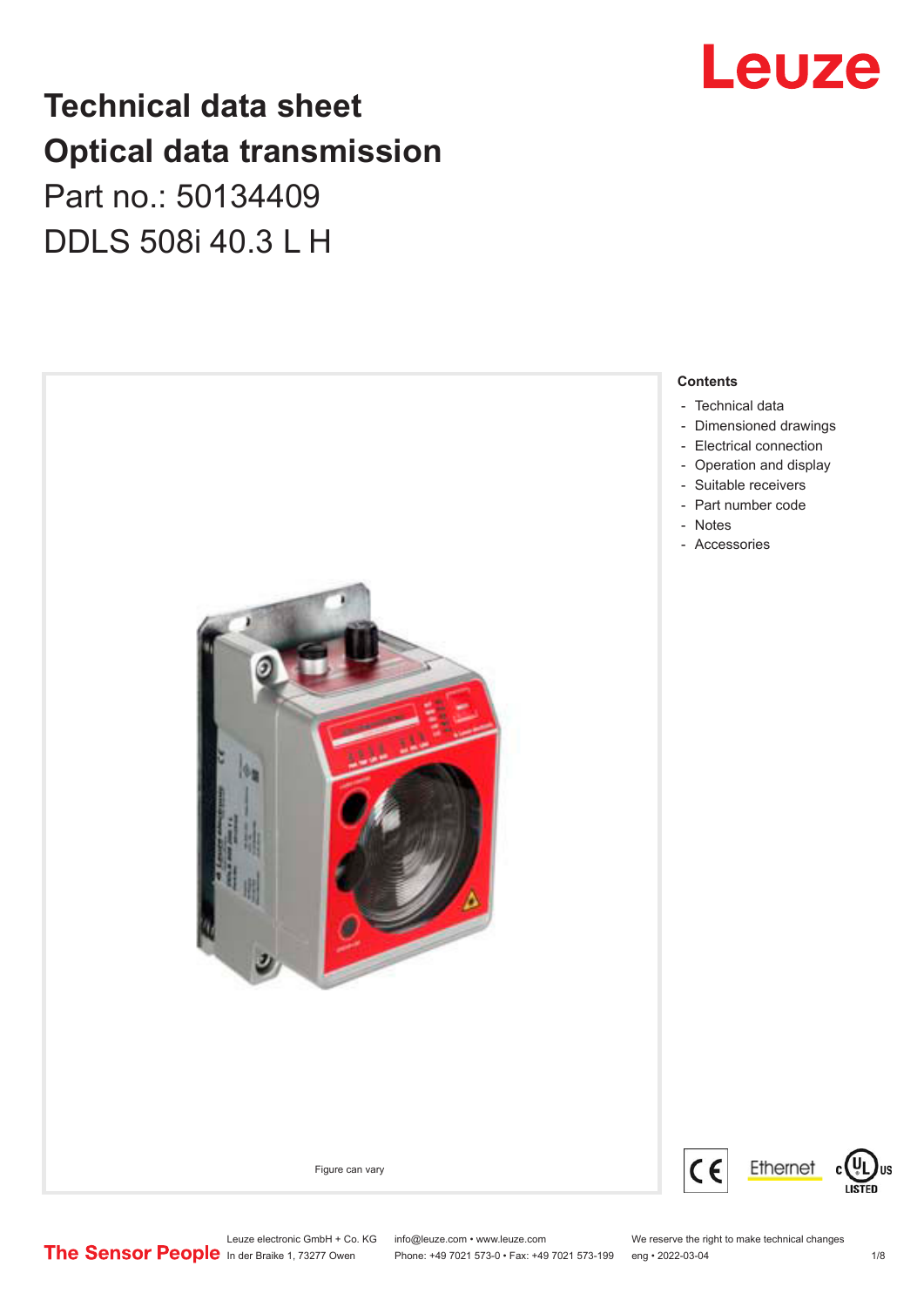### <span id="page-1-0"></span>**Technical data**

# **Leuze**

| <b>Basic data</b>                              |                                       | <b>Mechanical data</b>                                          |                  |
|------------------------------------------------|---------------------------------------|-----------------------------------------------------------------|------------------|
| <b>Series</b>                                  | <b>DDLS 500</b>                       | Dimension (W x H x L)                                           | 100 mm :         |
|                                                |                                       | <b>Housing material</b>                                         | Metal            |
| <b>Special version</b>                         |                                       | Net weight                                                      | 1,185 g          |
| <b>Special version</b>                         | Heating                               |                                                                 |                  |
|                                                | Integrated laser alignment aid        | <b>Operation and display</b>                                    |                  |
|                                                | Not influenced by reflective surfaces | Type of display                                                 | Bar graph        |
|                                                | Operation of parallel light axes      |                                                                 | LED              |
|                                                | Remote maintenance via web server     | Type of configuration                                           | Software         |
|                                                |                                       |                                                                 | Via web b        |
| <b>Optical data</b>                            |                                       | <b>Environmental data</b>                                       |                  |
| <b>Working range</b>                           | 100  40,000 mm                        |                                                                 |                  |
| <b>Light source</b>                            | Laser                                 | Ambient temperature, operation                                  | $-3550$          |
| <b>Transmission frequency</b>                  | F <sub>3</sub>                        | Ambient temperature, storage                                    | $-3570$          |
| Usable opening angle transmitter               | $1^{\circ}$                           | <b>Certifications</b>                                           |                  |
| <b>Electrical data</b>                         |                                       |                                                                 |                  |
|                                                |                                       | Degree of protection<br><b>Certifications</b>                   | IP 65<br>c UL US |
| Performance data                               |                                       |                                                                 |                  |
| Supply voltage $U_{B}$                         | 18  30 V, DC                          | Test procedure for EMC in accordance EN 1000-<br>with standard  | EN 6100          |
| <b>Inputs</b>                                  |                                       | Test procedure for noise in accordance EN 6006<br>with standard |                  |
| Number of digital switching inputs             | 1 Piece(s)                            | Test procedure for oscillation in<br>accordance with standard   | EN 6006          |
| <b>Outputs</b>                                 |                                       | Test procedure for shock in                                     | EN 6006          |
| Number of digital switching outputs 1 Piece(s) |                                       | accordance with standard                                        |                  |
| <b>Interface</b>                               |                                       | <b>Classification</b>                                           |                  |
| Type                                           | Ethernet                              | <b>Customs tariff number</b>                                    | 8536501          |
|                                                |                                       | <b>ECLASS 5.1.4</b>                                             | 1903900          |
| <b>Ethernet</b>                                |                                       | <b>ECLASS 8.0</b>                                               | 1917909          |
| <b>Transmission speed</b>                      | 100 Mbit/s                            | <b>ECLASS 9.0</b>                                               | 1917909          |
|                                                |                                       | <b>ECLASS 10.0</b>                                              | 1917909          |
| <b>Connection</b>                              |                                       | <b>ECLASS 11.0</b>                                              | 1917909          |
| <b>Number of connections</b>                   | 2 Piece(s)                            | <b>ECLASS 12.0</b>                                              | 1917909          |
|                                                |                                       | <b>ETIM 5.0</b>                                                 | EC00051          |
| <b>Connection 1</b>                            |                                       | <b>ETIM 6.0</b>                                                 | EC00051          |
| <b>Type of connection</b>                      | Connector                             | <b>ETIM 7.0</b>                                                 | EC00031          |
| <b>Designation on device</b>                   | <b>POWER</b>                          |                                                                 |                  |
| <b>Thread size</b>                             | M12                                   |                                                                 |                  |
| <b>Type</b>                                    | Male                                  |                                                                 |                  |
| No. of pins                                    | $5$ -pin                              |                                                                 |                  |
| Encoding                                       | A-coded                               |                                                                 |                  |
| <b>Connection 2</b>                            |                                       |                                                                 |                  |
| <b>Type of connection</b>                      | Connector                             |                                                                 |                  |
| <b>Designation on device</b>                   | <b>BUS</b>                            |                                                                 |                  |
| <b>Thread size</b>                             | M12                                   |                                                                 |                  |
| Type                                           | Female                                |                                                                 |                  |
| No. of pins                                    | 4-pin                                 |                                                                 |                  |

#### **Mechanical data**

| Dimension (W x H x L)        | 100 mm x 156 mm x 99.5 mm |
|------------------------------|---------------------------|
| <b>Housing material</b>      | Metal                     |
| Net weight                   | $1,185$ q                 |
| <b>Operation and display</b> |                           |
| Type of display              | Bar graph                 |
|                              | LED                       |

#### **Environmental data**

| Ambient temperature, operation | -35  50 °C |
|--------------------------------|------------|
| Ambient temperature, storage   | $-3570 °C$ |

Via web browser

#### **Certifications**

| Degree of protection                                                  | IP 65         |
|-----------------------------------------------------------------------|---------------|
| <b>Certifications</b>                                                 | c UL US       |
| Test procedure for EMC in accordance EN 1000-6-4                      |               |
| with standard                                                         | EN 61000-6-2  |
| Test procedure for noise in accordance EN 60068-2-64<br>with standard |               |
| Test procedure for oscillation in<br>accordance with standard         | EN 60068-2-6  |
| Test procedure for shock in<br>accordance with standard               | EN 60068-2-27 |

#### **Classification**

| <b>Customs tariff number</b> | 85365019 |
|------------------------------|----------|
| <b>ECLASS 5.1.4</b>          | 19039001 |
| <b>ECLASS 8.0</b>            | 19179090 |
| <b>ECLASS 9.0</b>            | 19179090 |
| ECLASS 10.0                  | 19179090 |
| <b>ECLASS 11.0</b>           | 19179090 |
| ECLASS 12.0                  | 19179090 |
| <b>ETIM 5.0</b>              | EC000515 |
| <b>ETIM 6.0</b>              | EC000515 |
| <b>ETIM 7.0</b>              | EC000310 |

**Encoding** D-coded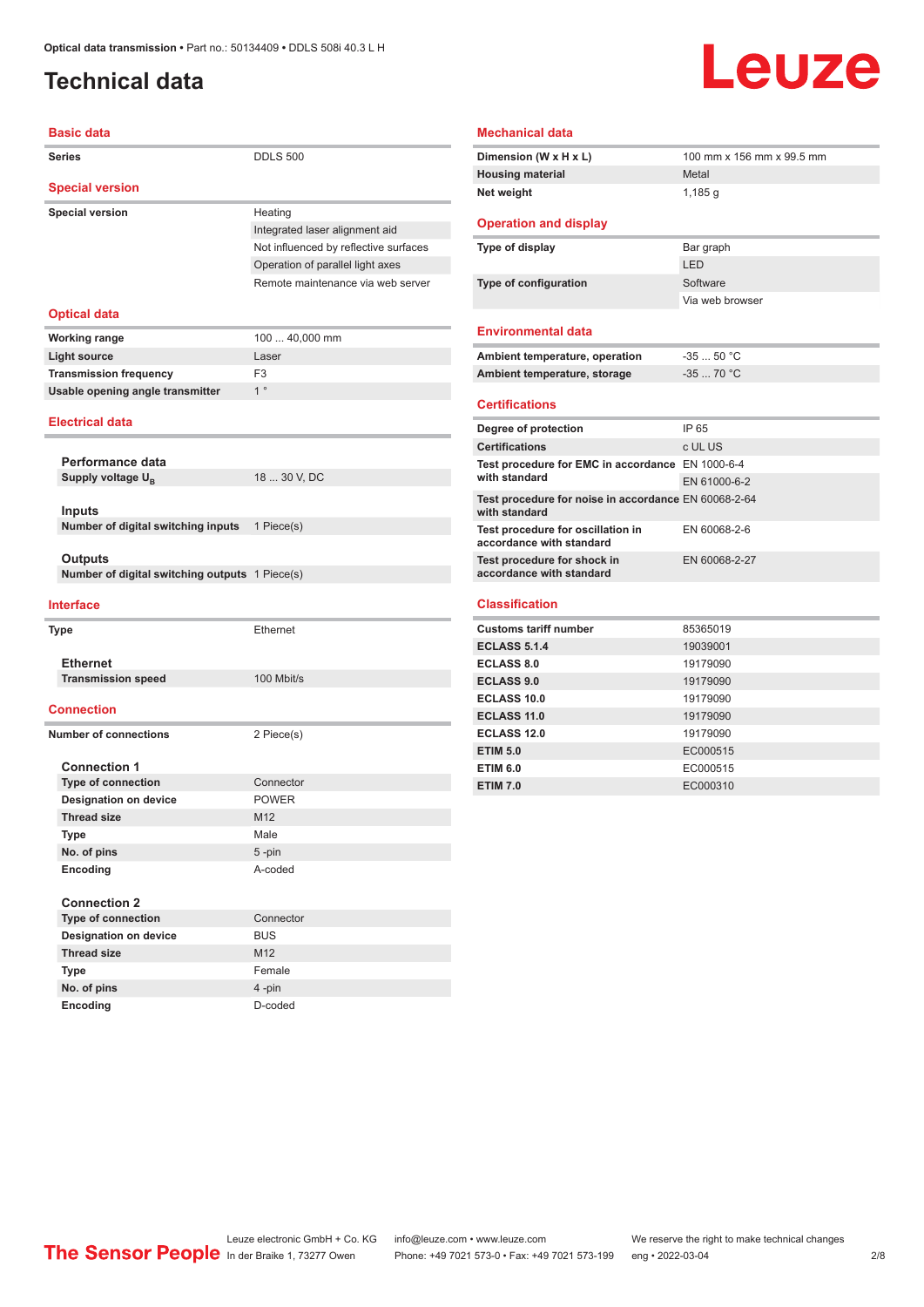### <span id="page-2-0"></span>**Dimensioned drawings**

All dimensions in millimeters







A Center axis of transmitter and alignment laser

B Center axis of transmitter and receiver

C Center axis of receiver



## Leuze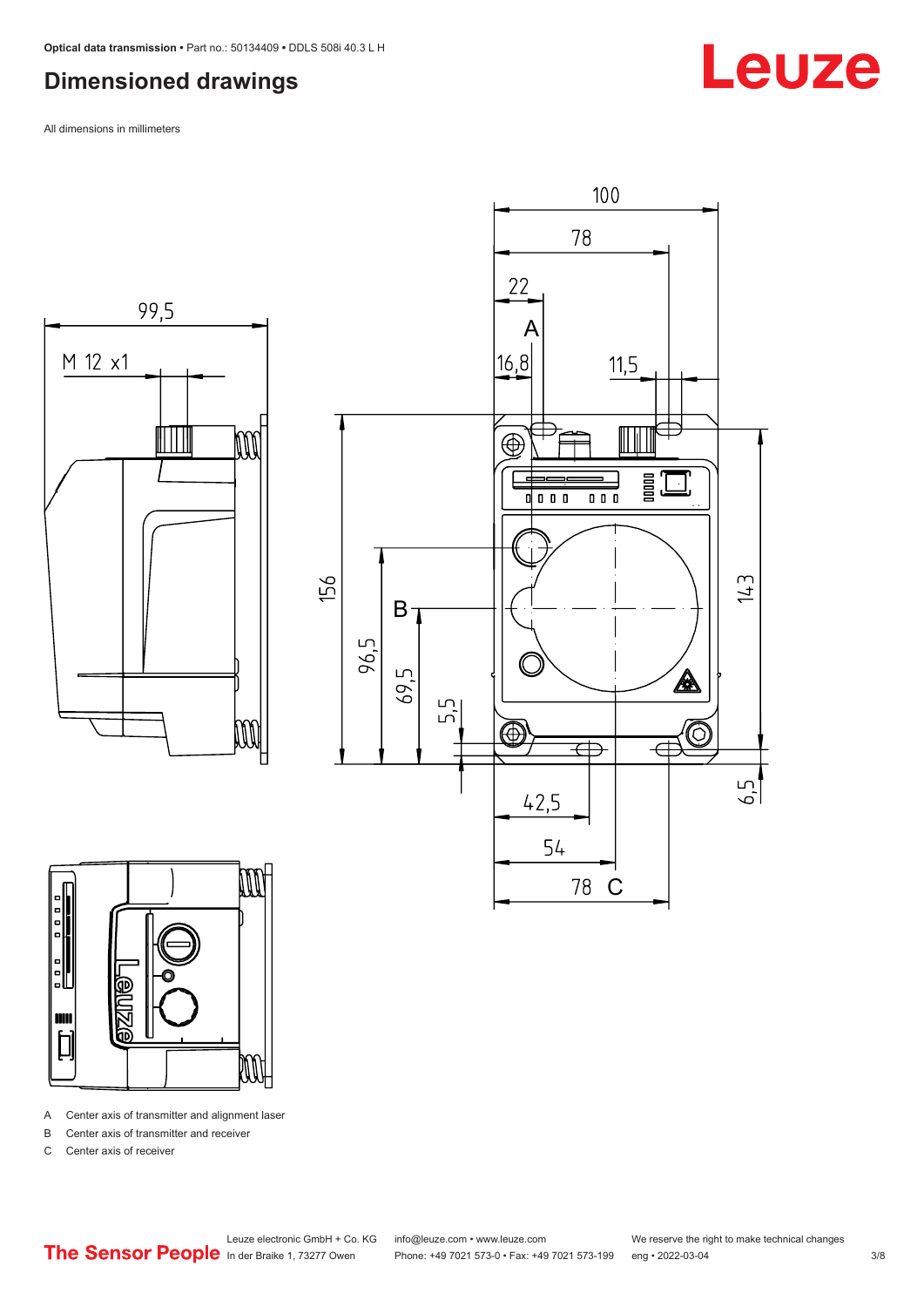### <span id="page-3-0"></span>**Electrical connection**

| <b>Connection 1</b> | <b>POWER</b>   |
|---------------------|----------------|
| <b>Function</b>     | Signal IN      |
|                     | Signal OUT     |
|                     | Voltage supply |
| Type of connection  | Connector      |
| <b>Thread size</b>  | M12            |
| <b>Type</b>         | Male           |
| <b>Material</b>     | Metal          |
| No. of pins         | $5 - pin$      |
| Encoding            | A-coded        |

#### **Pin Pin assignment**

|                | VIN              |  |
|----------------|------------------|--|
| $\overline{2}$ | IO <sub>1</sub>  |  |
| 3              | <b>GND</b>       |  |
| $\overline{4}$ | IO <sub>2</sub>  |  |
| 5              | <b>FE/SHIELD</b> |  |



#### **Connection 2 BUS**

|  |  | × |
|--|--|---|
|  |  |   |

| <b>Function</b>           | <b>BUS IN</b> |
|---------------------------|---------------|
| <b>Type of connection</b> | Connector     |
| <b>Thread size</b>        | M12           |
| <b>Type</b>               | Female        |
| <b>Material</b>           | Metal         |
| No. of pins               | 4-pin         |
| Encoding                  | D-coded       |

| Pin | <b>Pin assignment</b> |  |
|-----|-----------------------|--|
|     | TD+                   |  |
|     | $RD+$                 |  |
|     | TD-                   |  |
|     | RD-                   |  |

### **Operation and display**

| LED            |            | <b>Display</b>           | <b>Meaning</b>                                    |
|----------------|------------|--------------------------|---------------------------------------------------|
| 1              | <b>AUT</b> | Off                      | Operating mode not active                         |
|                |            | Green, continuous light  | Operating mode 'Automatic'                        |
| $\overline{2}$ | <b>MAN</b> | Off                      | Operating mode not active                         |
|                |            | Green, continuous light  | Operating mode 'Manual'                           |
| 3              | <b>ADJ</b> | Off                      | Operating mode not active                         |
|                |            | Green, continuous light  | Operating mode 'Adjust'                           |
| 4              | <b>LAS</b> | Off                      | Operating mode not active                         |
|                |            | Green, continuous light  | Operating mode 'Alignment-laser mounting support' |
| 5              | <b>LLC</b> | Off                      | Operating mode not active                         |
|                |            | Green, continuous light  | LLC without interruption                          |
|                |            | Red, continuous light    | LLC interrupted at least once                     |
| 6              | <b>PWR</b> | Off                      | No supply voltage                                 |
|                |            | Green, flashing          | Device ok, initialization phase                   |
|                |            | Green, continuous light  | Data transmission active                          |
|                |            | Red, flashing            | Data transmission interrupted                     |
|                |            | Red, continuous light    | Device error                                      |
| 7              | <b>TMP</b> | Off                      | Operating temperature OK                          |
|                |            | Orange, continuous light | Operating temperature critical                    |

## Leuze

Leuze electronic GmbH + Co. KG info@leuze.com • www.leuze.com We reserve the right to make technical changes<br>
The Sensor People in der Braike 1, 73277 Owen Phone: +49 7021 573-0 • Fax: +49 7021 573-199 eng • 2022-03-04 Phone: +49 7021 573-0 • Fax: +49 7021 573-199 eng • 2022-03-04 **4/8** 

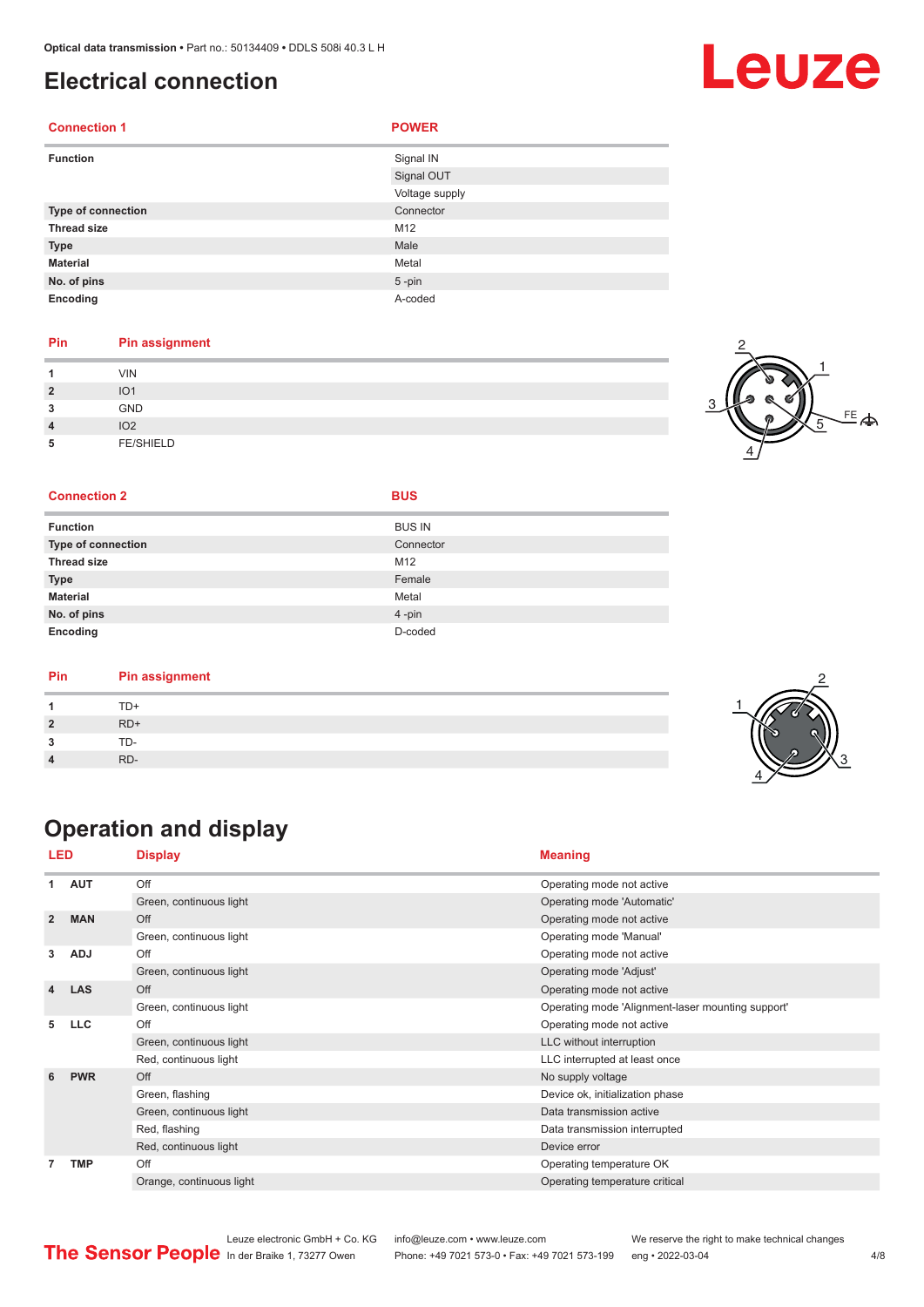### <span id="page-4-0"></span>**Operation and display**

## Leuze

| LED |                                 | <b>Display</b>              | <b>Meaning</b>                                                |
|-----|---------------------------------|-----------------------------|---------------------------------------------------------------|
|     | TMP                             | Red, continuous light       | Operating temperature exceeded or not met                     |
| 8   | <b>LSR</b>                      | Off                         | With function reserve                                         |
|     |                                 | Orange, continuous light    | Device OK, warning set                                        |
| 9   | <b>BUS</b>                      | Off                         | not active for the DDLS 508i                                  |
|     | 10 OLK                          | Off                         | Fault                                                         |
|     |                                 | Green, continuous light     | No data transmission                                          |
|     |                                 | Orange, continuous light    | Data transmission active                                      |
| 11  | ERL                             | Off                         | Link OK                                                       |
|     |                                 | Orange, continuous light    | Missing link (Ethernet cable connection) on the second device |
|     |                                 | Red, continuous light       | No cable-connected link to the connected device               |
| 12  | <b>LINK</b>                     | Off                         | No cable-connected link to the connected device               |
|     |                                 | Green, continuous light     | Link OK                                                       |
|     |                                 | Orange, continuous light    | Data transmission active                                      |
| 13  | <b>SIGNAL</b><br><b>QUALITY</b> | 2 red, 2 orange and 4 green | Received signal level                                         |

### **Suitable receivers**

| Part no. | <b>Designation</b> | <b>Article</b>               | <b>Description</b>                                                                                                                                                                                                                                               |
|----------|--------------------|------------------------------|------------------------------------------------------------------------------------------------------------------------------------------------------------------------------------------------------------------------------------------------------------------|
| 50134410 | DDLS 508i 40.4 L H | Optical data<br>transmission | Special version: Operation of parallel light axes, Heating, Integrated laser<br>alignment aid, Not influenced by reflective surfaces, Remote maintenance via<br>web server<br>Working range: 100  40,000 mm<br>Interface: Ethernet<br>Connection: Connector, M12 |

### **Part number code**

Part designation: **DDLS 5XXX YYY.Z A B CC**

| <b>DDLS</b> | Optical transceiver for digital data transmission                                                                                                                                                                                                                         |
|-------------|---------------------------------------------------------------------------------------------------------------------------------------------------------------------------------------------------------------------------------------------------------------------------|
| 5XXX        | <b>Series</b><br>508i: without integrated web server for remote diagnostics<br>508i: with integrated web server for remote diagnostics<br>538: without integrated web server for remote diagnostics (EtherCAT)<br>548i: with integrated web server for remote diagnostics |
| <b>YYY</b>  | Range for data transmission in m                                                                                                                                                                                                                                          |
| z           | Frequency of the transmitter<br>0: Frequency F0<br>1: Frequency F1<br>2: Frequency F2<br>3: Frequency F3<br>4: Frequency F4                                                                                                                                               |
| A           | Option<br>L: integrated laser alignment aid (for transmitter/receiver)<br>n/a: standard                                                                                                                                                                                   |
| в           | <b>Special equipment</b><br>H: With heating<br>n/a: no special equipment                                                                                                                                                                                                  |
| CC          | <b>Special equipment</b><br>W: transmission optics with larger opening angle (on request)<br>n/a: no special equipment                                                                                                                                                    |

| <b>Note</b>                                                                                     |
|-------------------------------------------------------------------------------------------------|
| $\&$ A list with all available device types can be found on the Leuze website at www.leuze.com. |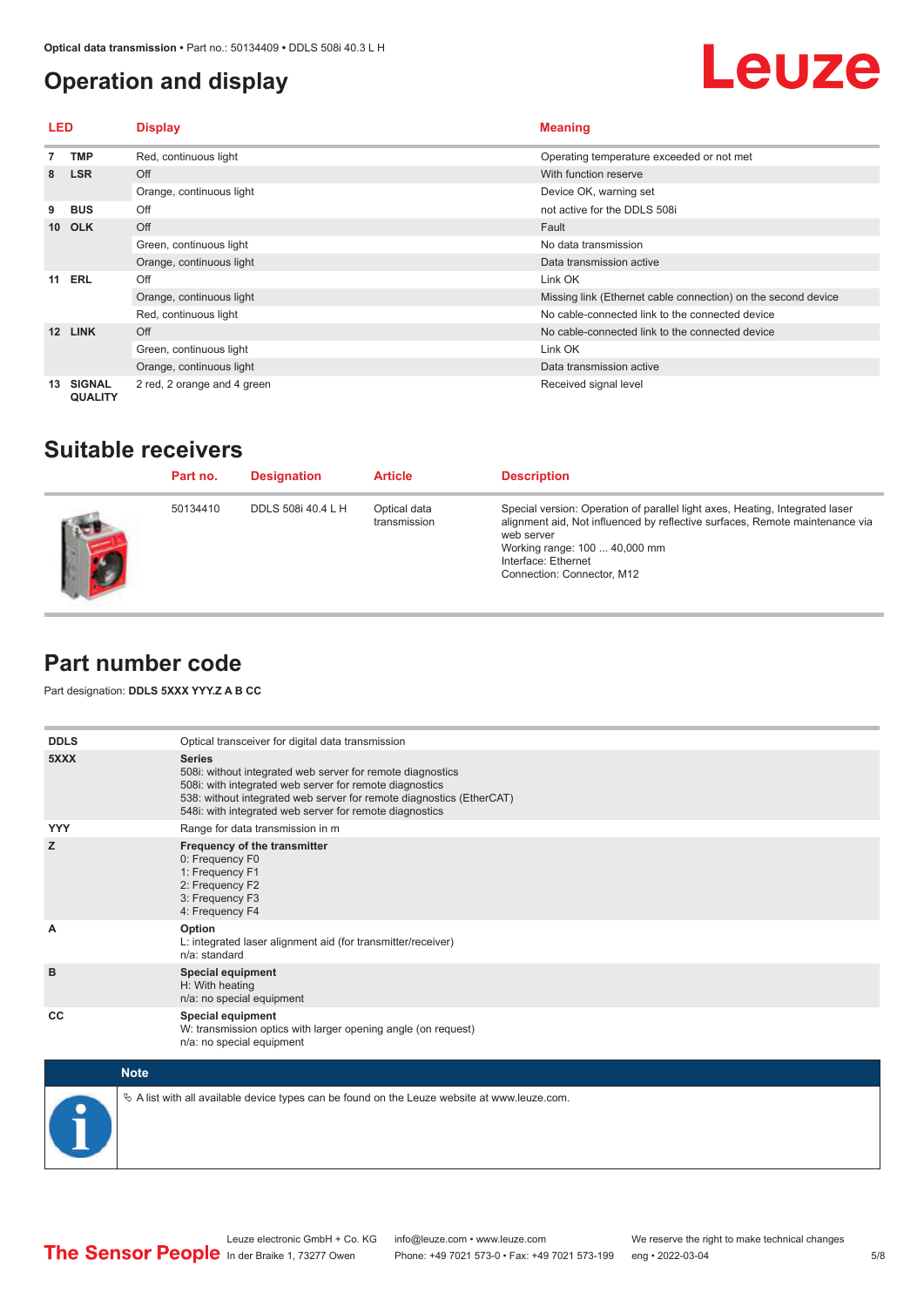### **Notes**

# Leuze

#### **Observe intended use!**

**For UL applications:**

 $\%$  This product is not a safety sensor and is not intended as personnel protection.

 $\&$  The product may only be put into operation by competent persons.

 $\%$  Only use the product in accordance with its intended use.

| $\%$ For UL applications, use is only permitted in Class 2 circuits in accordance with the NEC (National Electric Code).                                                                                                                                                                                      |
|---------------------------------------------------------------------------------------------------------------------------------------------------------------------------------------------------------------------------------------------------------------------------------------------------------------|
| <b>ATTENTION! INVISIBLE LASER RADIATION - CLASS 1M LASER PRODUCT</b>                                                                                                                                                                                                                                          |
| Do not expose users of telescopic optics!<br>The device satisfies the requirements of IEC 60825-1:2007 (EN 60825-1:2007) safety requlations for a product of laser class 1M as well as the<br>U.S. 21 CFR 1040.10 regulations with deviations corresponding to "Laser Notice No. 50" from June 24, 2007.      |
| $\%$ Do not expose users of telescopic optics!<br>The device satisfies the requirements of IEC 60825-1:2007 (EN 60825-1:2007) safety requlations for a product of laser class 1M as well as the<br>U.S. 21 CFR 1040.10 regulations with deviations corresponding to "Laser Notice No. 50" from June 24, 2007. |
| $\%$ Looking into the beam path for extended periods using telescope optics may damage the eye's retina. Never look using telescope optics into the laser<br>beam or in the direction of reflecting beams.                                                                                                    |
|                                                                                                                                                                                                                                                                                                               |

 $\%$  CAUTION! The use of operating and adjusting devices other than those specified here or the carrying out of differing procedures may lead to dangerous exposure to radiation!

The use of optical instruments or devices (e.g., magnifying glasses, binoculars) in combination with the device increases the danger of eye damage.

 $\&$  Observe the applicable statutory and local laser protection regulations.

 $\%$  The device must not be tampered with and must not be changed in any way. There are no user-serviceable parts inside the device. Repairs must only be performed by Leuze electronic GmbH + Co. KG.

#### **ATTENTION! LASER RADIATION – CLASS 1 LASER PRODUCT (alignment laser)**

The device satisfies the requirements of IEC 60825-1:2007 (EN 60825-1:2007) safety regulations for a product of **laser class 1** as well as the U.S. 21 CFR 1040.10 regulations with deviations corresponding to "Laser Notice No. 50" from June 24, 2007.

ª The device satisfies the requirements of IEC 60825-1:2007 (EN 60825-1:2007) safety regulations for a product of **laser class 1** as well as the U.S. 21 CFR 1040.10 regulations with deviations corresponding to "Laser Notice No. 50" from June 24, 2007.

- $\%$  Observe the applicable statutory and local laser protection regulations.
- $\ddot{\phi}$  The device must not be tampered with and must not be changed in any way. There are no user-serviceable parts inside the device. Repairs must only be performed by Leuze electronic GmbH + Co. KG.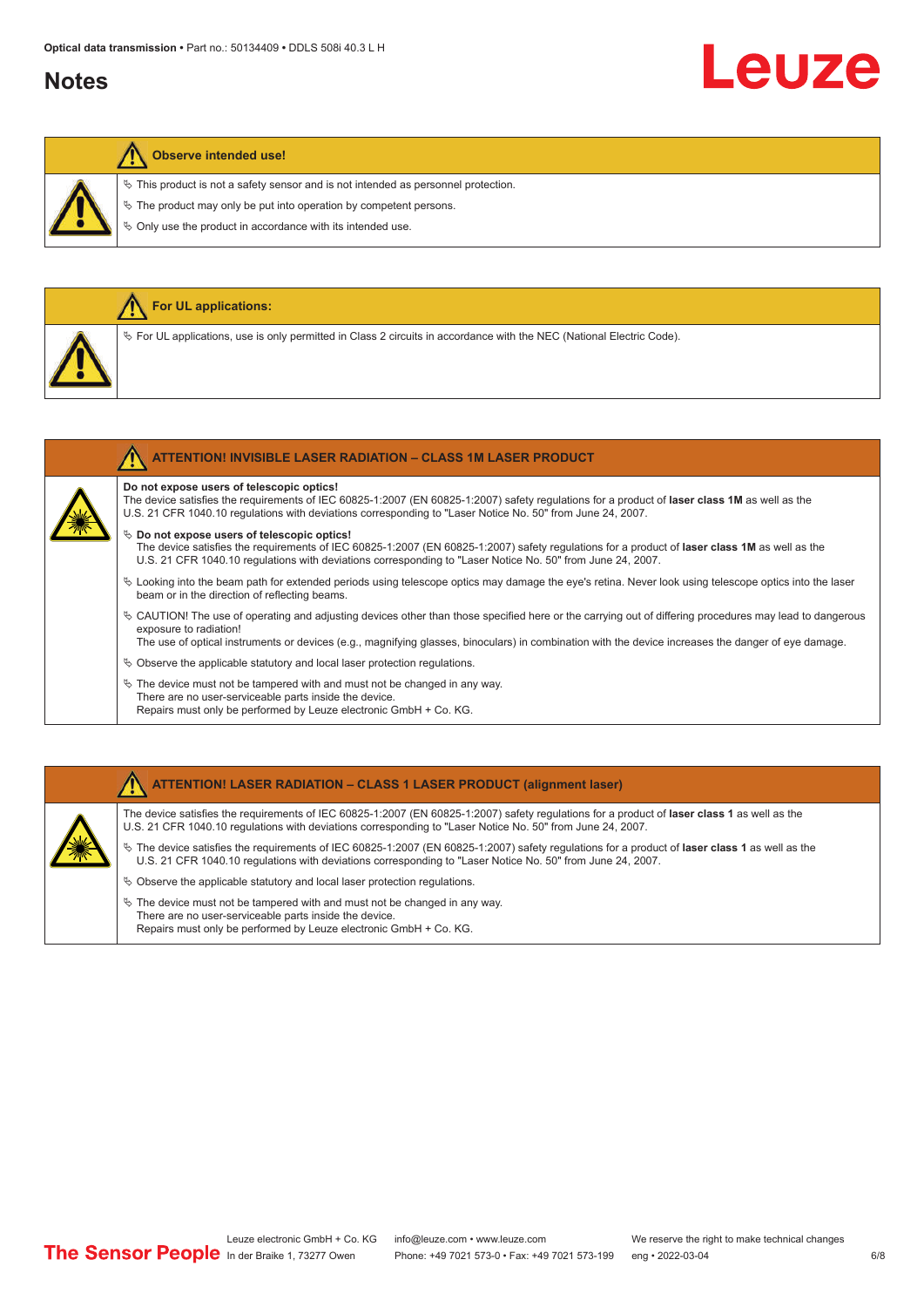### **Accessories**

## Leuze

### Connection technology - Connection cables

|            | Part no. | <b>Designation</b>             | <b>Article</b>   | <b>Description</b>                                                                                                                                                                            |
|------------|----------|--------------------------------|------------------|-----------------------------------------------------------------------------------------------------------------------------------------------------------------------------------------------|
| <b>MIL</b> | 50132079 | KD U-M12-5A-V1-<br>050         | Connection cable | Connection 1: Connector, M12, Axial, Female, A-coded, 5-pin<br>Connection 2: Open end<br>Shielded: No<br>Cable length: 5,000 mm<br>Sheathing material: PVC                                    |
|            | 50135074 | <b>KS ET-M12-4A-P7-</b><br>050 | Connection cable | Suitable for interface: Ethernet<br>Connection 1: Connector, M12, Axial, Male, D-coded, 4-pin<br>Connection 2: Open end<br>Shielded: Yes<br>Cable length: 5,000 mm<br>Sheathing material: PUR |

### Connection technology - Interconnection cables

|             |   | Part no. | <b>Designation</b>                     | <b>Article</b>        | <b>Description</b>                                                                                                                                                                                                               |
|-------------|---|----------|----------------------------------------|-----------------------|----------------------------------------------------------------------------------------------------------------------------------------------------------------------------------------------------------------------------------|
|             |   | 50137078 | <b>KSS ET-M12-4A-</b><br>M12-4A-P7-050 | Interconnection cable | Suitable for interface: Ethernet<br>Connection 1: Connector, M12, Axial, Male, D-coded, 4-pin<br>Connection 2: Connector, M12, Axial, Male, D-coded, 4-pin<br>Shielded: Yes<br>Cable length: 5,000 mm<br>Sheathing material: PUR |
| C<br>ø<br>⋿ | Ö | 50135081 | <b>KSS ET-M12-4A-</b><br>RJ45-A-P7-050 | Interconnection cable | Suitable for interface: Ethernet<br>Connection 1: Connector, M12, Axial, Male, D-coded, 4-pin<br>Connection 2: RJ45<br>Shielded: Yes<br>Cable length: 5,000 mm<br>Sheathing material: PUR                                        |

### Connection technology - Connectors

| Part no. | <b>Designation</b> | <b>Article</b> | <b>Description</b>                                                                          |
|----------|--------------------|----------------|---------------------------------------------------------------------------------------------|
| 50020501 | KD 095-5A          | Connector      | Connection: Connector with screw terminals, M12, Axial, Female, A-coded, 5<br>-pin          |
| 50112155 | S-M12A-ET          | Connector      | Suitable for interface: Ethernet<br>Connection: Connector, M12, Axial, Male, D-coded, 4-pin |